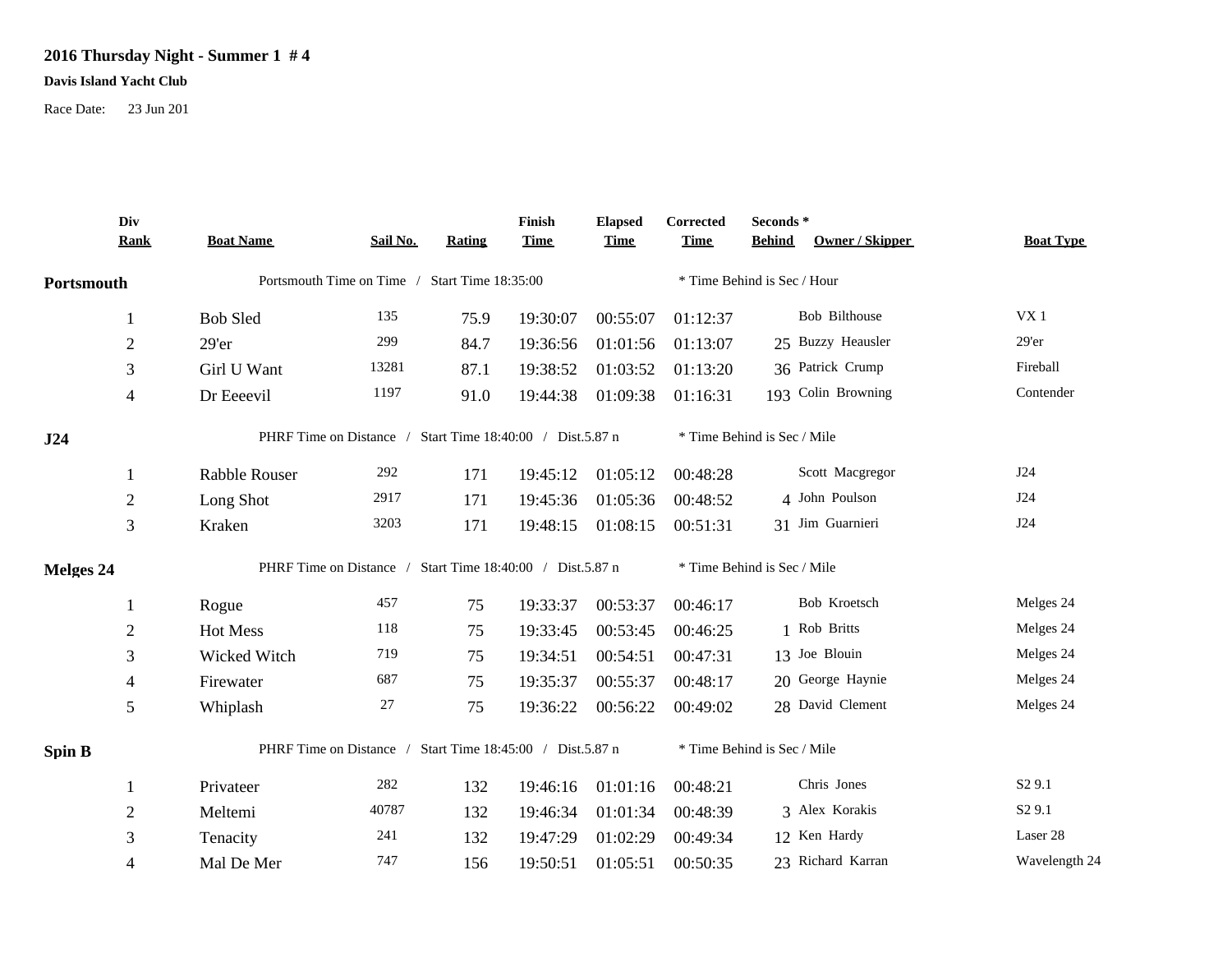|                   | 5              | Abracadabra                                               | 511    | 156 | 19:51:29 | 01:06:29 | 00:51:13 | 29 Emily Kropp              | Wavelength 24      |
|-------------------|----------------|-----------------------------------------------------------|--------|-----|----------|----------|----------|-----------------------------|--------------------|
|                   | 6              | Dr Bligh                                                  | 30     | 132 | 19:49:30 | 01:04:30 | 00:51:35 | 33 Michael Maher            | S <sub>2</sub> 9.1 |
|                   | 7              | Untouchable                                               | 11     | 111 | 19:48:01 | 01:03:01 | 00:52:09 | 39 Todd Saunders            | Elliott 770        |
|                   | 8              | Whirligig                                                 | 82     | 141 | 19:52:27 | 01:07:27 | 00:53:39 | 54 Charlie Cushing          | Ultimate 20        |
| AVE               |                | Ruckus                                                    | 126    | 129 |          |          |          | Tom DiGiacomo               | $SR-25$            |
| <b>AVE</b>        |                | 88                                                        | $88\,$ | 111 |          |          |          | Dave Ciesla                 | J70                |
| Spin A            |                | PHRF Time on Distance / Start Time 18:50:00 / Dist.5.87 n |        |     |          |          |          | * Time Behind is Sec / Mile |                    |
|                   | 1              | J-Hawk                                                    | 46625  | 72  | 19:44:33 | 00:54:33 | 00:47:30 | Dave Arata                  | J105               |
|                   | $\overline{2}$ | No Limit                                                  | 39526  | 42  | 19:43:36 | 00:53:36 | 00:49:29 | 20 Neal Burns               | Farr 395           |
|                   | 3              | Fire & Ice                                                | 83198  | 81  | 19:47:30 | 00:57:30 | 00:49:35 | 21 George Cussins           | J105               |
|                   | 4              | Rocket                                                    | 48     | 72  | 19:46:46 | 00:56:46 | 00:49:43 | 23 Grimsdale/ Nelson        | J35                |
|                   | 5              | Mad Cow 2                                                 | 46453  | 57  | 19:47:45 | 00:57:45 | 00:52:10 | 48 Ed Ruark/ Dave German    | $B-32$             |
|                   | 6              | Tampa Girl                                                | 83242  | 54  | 19:48:23 | 00:58:23 | 00:53:06 | 57 Bill Terry               | J120               |
|                   | 7              | Wired                                                     | 39511  | 42  | 19:49:15 | 00:59:15 | 00:55:08 | 78 Brocks/ Achilles         | Farr 395           |
|                   | 8              | Hot Water                                                 | 42696  | 72  | 19:52:42 | 01:02:42 | 00:55:39 | 83 Jose Suarezhoyos         | <b>J35</b>         |
| AVE               |                | <b>Attractive Nuisance</b>                                | 97083  | 93  |          |          |          | Jamie Myers                 | Carrera 290        |
| Non Spin A        |                | PHRF Time on Distance / Start Time 18:55:00 / Dist.4.26 n |        |     |          |          |          | * Time Behind is Sec / Mile |                    |
|                   | $\mathbf{1}$   | W T Flyer                                                 | 97     | 153 | 19:46:27 | 00:51:27 | 00:40:35 | Ullman/ Bostick             | Pearson 30         |
|                   | $\overline{c}$ | Long Gone                                                 | 10225  | 161 | 19:47:17 | 00:52:17 | 00:40:51 | 4 Phil Walller              | Morgan 42          |
|                   | 3              | <b>Emotional Rescue</b>                                   | 22268  | 176 | 19:49:52 | 00:54:52 | 00:42:22 | 25 Dave Coffee              | C & C 36           |
|                   | 4              | Boat                                                      | 57     | 180 | 19:50:43 | 00:55:43 | 00:42:56 | 33 Larry Willis             | Wavelength         |
|                   | $\mathfrak s$  | Vendeval the Pearl                                        | 005    | 164 | 19:51:49 | 00:56:49 | 00:45:10 | 65 Lee Burstiner            | Dufour 39          |
|                   | 6              | Rock On                                                   | 335    | 190 | 19:54:31 | 00:59:31 | 00:46:02 | 77 Toro/ Figley             | Catalina 36        |
| <b>Non Spin B</b> |                | PHRF Time on Distance / Start Time 18:55:00 / Dist.4.26 n |        |     |          |          |          | * Time Behind is Sec / Mile |                    |
|                   | $\mathbf{1}$   | Volant II                                                 | 99     | 202 | 19:50:35 | 00:55:35 | 00:41:14 | John Gifford                | $\rm J22$          |
|                   | $\sqrt{2}$     | Komus                                                     | 283    | 241 | 19:56:46 | 01:01:46 | 00:44:39 | 48 Rusty Shenk              | Morgan 24          |
|                   | 3              | Wings                                                     | 53275  | 207 | 19:57:41 | 01:02:41 | 00:47:59 | 95 Ralph Stoddard           | <b>C&amp;C 30</b>  |
|                   | 4              | Sea Chelle                                                | 172    | 223 | 20:02:28 | 01:07:28 | 00:51:38 | 146 Steve Lewis             | Hunter 29.5        |
|                   | 5              | Mazel                                                     | 124    | 232 | 20:11:50 | 01:16:50 | 01:00:22 | 269 Jason Baruch            | Morgan 28          |